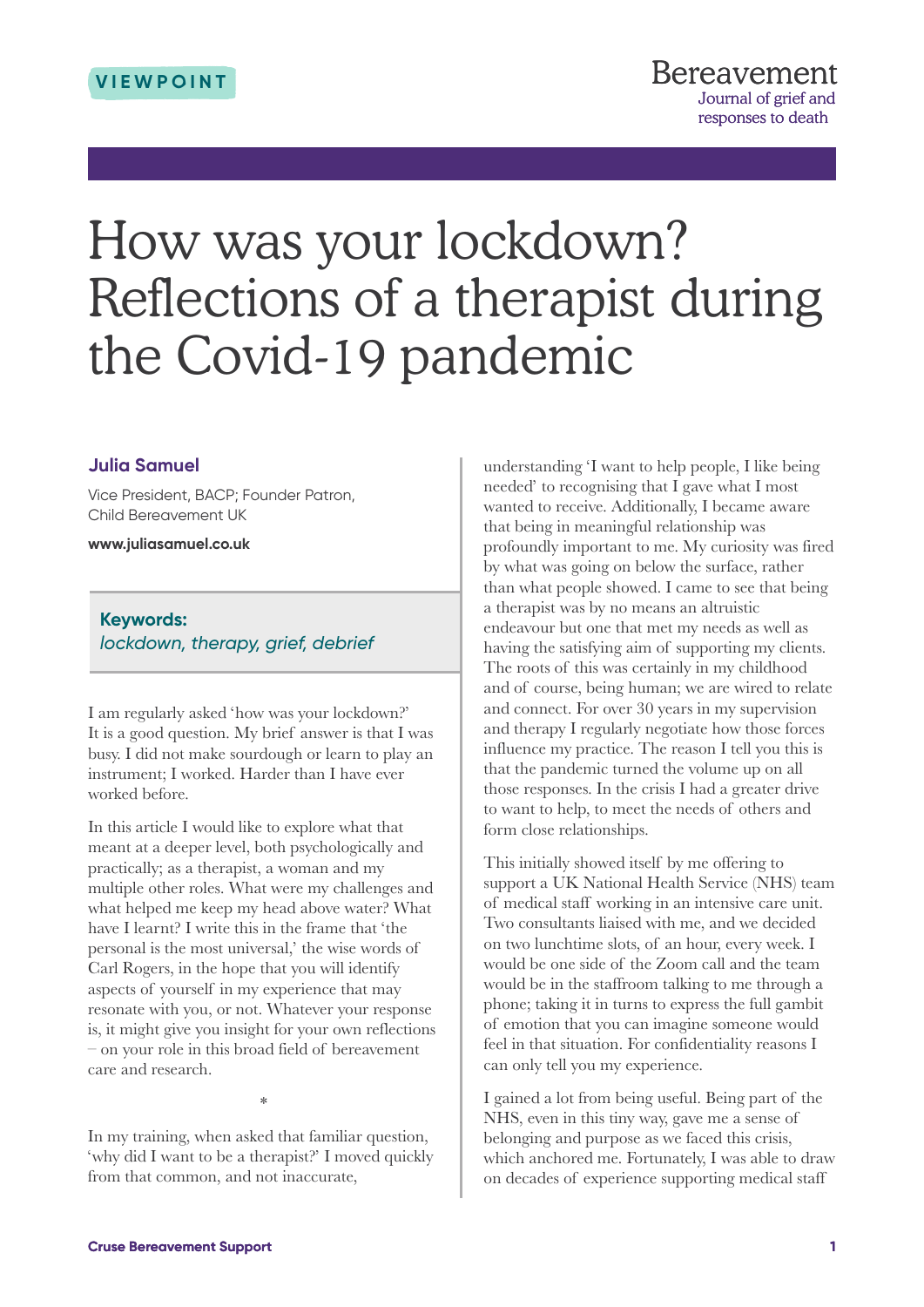in the NHS, which has left large reserves of respect and warmth for all health professionals. Those foundational responses stayed with me throughout the tumult of the work and centred me – and I think were felt by the team. We quickly developed the underlying key to a therapeutic relationship – trust – and formed a working alliance.

It was intense. My journal reminds me of some of my process: 'I always feel bad that somehow I can't offer enough, but I was glad they talked … so touched by the care they give patients.' Another one: 'I was proud today, excellent session … they were emotionally honest, and it felt an important part of keeping the team together … we discussed some useful coping strategies.' Or, 'a painful session, I was tense, worried that we all felt worse afterwards!' There were nights I woke with anxiety from difficult images and stories. Wonderful moments of black humour, raucous laughter, which sparked warmth and connection and a defence yes, but also a healthy protection in the face of the difficulties.

The pandemic had thrown us all into an alien and frightening landscape of grief. Grief is a messy, chaotic, unpredictable, subjective business. It often switches our autonomic nervous system to code red. Part of my professional practice is to find ways to keep myself centred when those I'm working with are suffering. I use habits like exercise to balance me: also theories as frameworks to turn to help me understand what is going on in the therapy. My pivotal theory is the dual process model (Stroebe & Schut, 1999). I like the dynamic oscillation between restoration orientation and loss orientation, the movement between the two. Allowing people to confront their pain and in restoration to avoid it. Often people describe grief as hitting them in waves. This theory allows for that, and allows for our natural survival mechanism, giving ourselves opportunities to have a break from the pain, to be distracted, have a plan, and most importantly have hope. It is hope that turns a life around. It discusses gender norms; men tend to be restoration oriented, and women tend to be loss oriented. I describe this theory to clients and told the ICU team about it; they too found it helpful to have a theory that helped them understand and accept themselves.

As I reflected then, and with more clarity now, the team was my client. There was a parallel process. I felt as powerless as them in the face of multiple difficult and traumatic deaths. (Of course, they

saved many lives as well.) We were all in the helping profession, we wanted to make a difference and in our own way had to recognise the limits of what we could offer; accept that simply being present is of value – important. The curative power of listening, witnessing, being alongside someone, offering heartfelt care. Although working with many people was more of a psychological juggle, and it was therapeutic rather than therapy, I drew on similar knowledge, skills and practice that I would with a one-to-one client.

The emotional turmoil they lived was transferred through the screen to me, bodily. I felt surges of fear which I acknowledged: 'gosh that's frightening to even hear, it must have been…' and breathed into it, allow, but not act on. It was my job to hold steady, to listen, be an empathic presence who named the team's process; explore their individual difficulties, listen as they expressed their feelings, gain insight and through the collective sharing a normalisation of what they felt – they weren't failing by being distressed. Helping them recognise not to conflate their feeling with fact; they may feel they've failed if someone dies, but that does not make it so. Those responses are common in my one-to-one therapy too. Often the first step with a client is letting them know that however 'mad' or 'bad' they might feel, what they are feeling is normal in grief. Rather than self-attack, which can be a cruel default response in grief, encourage them to hold the messages from both their head and heart side by side. Hold the discomfort of feeling guilty while knowing they aren't actually guilty.

The team had to go straight from the session into the intensive care unit, so it was important to find a balance. As with all therapy it was a dance, of moving in and out – allowing and letting go. Using myself as a reference point as to what was going on. Trusting my instincts on how to respond, some worked, some didn't – I'd check what I missed and reconnect. Sometimes offering practical ideas; demonstrating breathing exercises, suggesting walks in nature. Using my voice and presence to contain strong feelings. It was turbulent, with missteps from me, but overall we did what we contracted to do: emotionally support the individuals in the team, which built resilience in the whole team, to manage themselves as they worked in the ICU.

Comparing this to my individual clients; I would explore at greater depth their internal process, perhaps use Gendlin's (1982) felt sense to help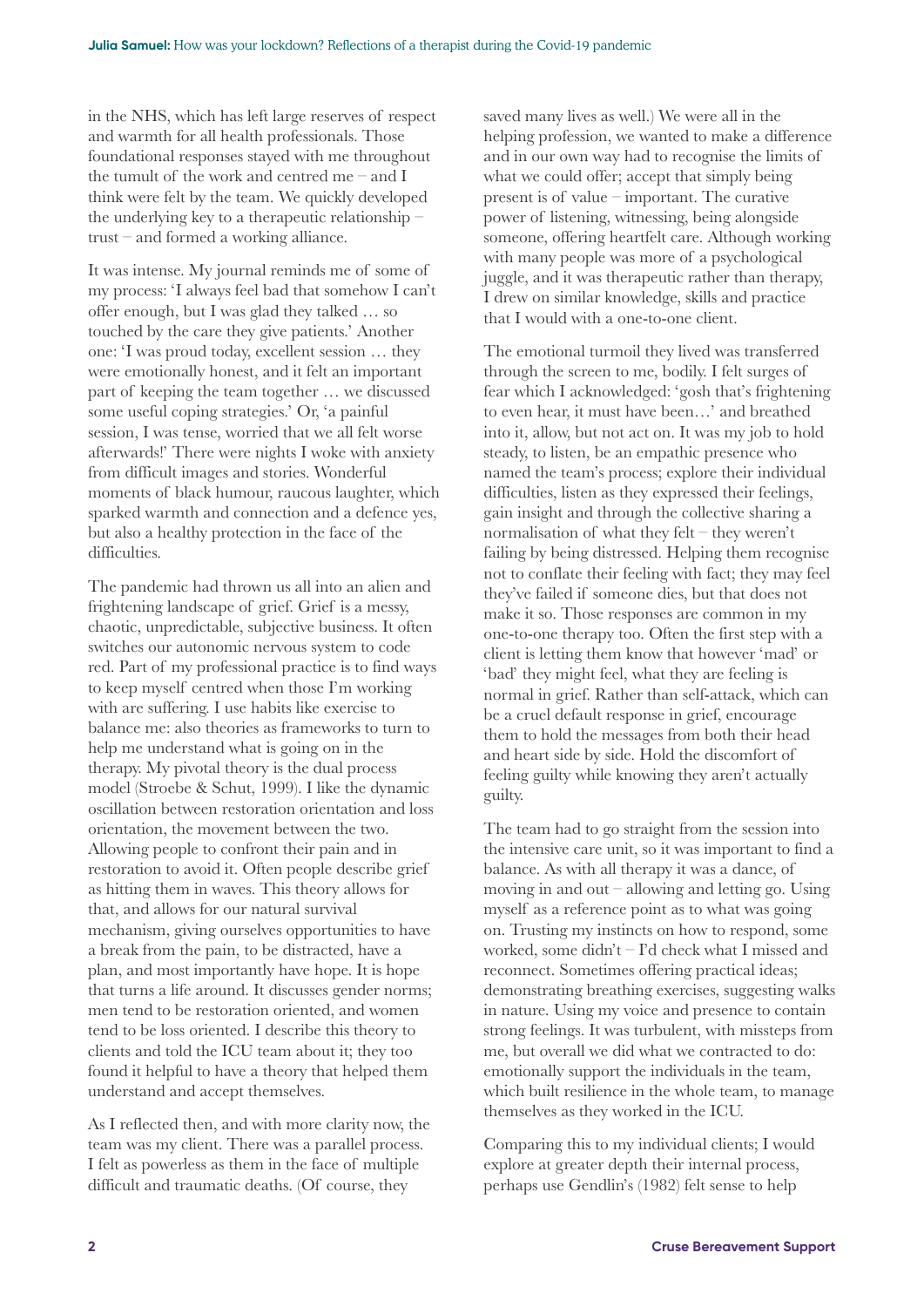them access their bodily wisdom. Working to align their mind–body connection, to find both the narrative they are telling themselves and what the emotional signals their body is transmitting to them mean. Creating a safe place where they come to trust that, as difficult as it is, pain is the agent of change. That paradoxically by allowing themselves to feel the pain of loss, voice it, express it, is what over time allows them to heal. It is what they do to block and anesthetise their pain; alcohol, food, sex, or busyness to name but a few, that over time leads to long-term negative consequences.

The demand in my private practice was immense. My experience was that my clients' pre-existing difficulties were intensified. If they had anxiety their fear ramped up. If they were grieving, having their usual social support and structures removed overnight meant many fell into despair. Some clients were dying which meant the very precious time they had left was not spent with their children or grandchildren, their last chance to be present at significant events was cancelled. Everything medical was supremely challenging.

\*

Those new clients who were bereaved through Covid suffered traumatic grief; not being at the bedside, or the graveside, having no rituals or connected support. Their sense of frozen surreal grief, agonising as it was, is only now beginning to thaw. It will be a long road.

be paved with people and in the time of Covid it was a chilly emptiness. The fallout has not been reckoned with and I have no doubt it will inform the content of our therapy rooms for years ahead.

\*

To finish on a personal note. I was unquestionably seduced by being needed; when I felt most overwhelmed by my own fear being busy and useful was my defence to cope with it. I see again (not exactly rocket science) that under duress I, and most of us, revert to default modes of coping, and in the future really clocking that early might enable me to make better informed choices.

I paid a price for being that busy. I didn't see my family as much as I would have liked. I wondered, did my clients get the best of me, with my family getting the dregs? I felt guilty and it echoed earlier guilt as a parent.

On the positive side I have good habits that enable me to stay sane and healthy. They are based on my 8 Pillars of Strength (see below) where I take lots of exercise, meditate, and am self-compassionate. My time boundaries held. I always stopped work at a reasonable hour. I ate with my family, watched a great deal of only happy television (much to my husband's irritation), and laughed and hugged – a lot. That physical holding was emotionally vital for me.

To sum it up, I saw more suffering in the last 18 months than I have seen in my three decades as a therapist. It was devastating. And their suffering was invisible, locked away in people's minds and homes. The mental health pandemic running beneath the health pandemic. I believe the greatest psychological pain was inflicted by the isolation. When people we love die, we need the love of others to help us survive. Their presence, their hugs and, yes, their dishes of lasagne. The path to recovery in grief needs to